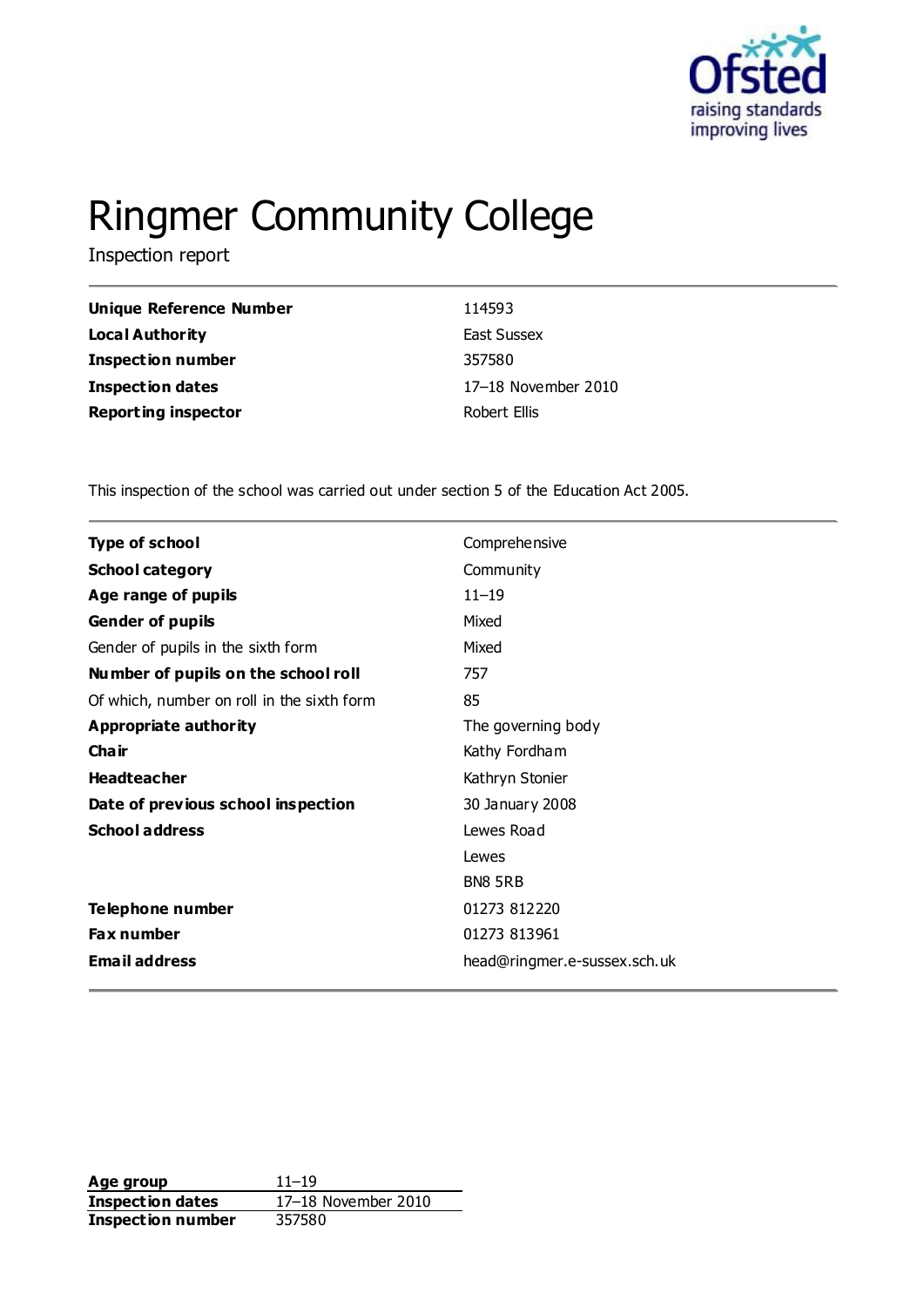The Office for Standards in Education, Children's Services and Skills (Ofsted) regulates and inspects to achieve excellence in the care of children and young people, and in education and skills for learners of all ages. It regulates and inspects childcare and children's social care, and inspects the Children and Family Court Advisory Support Service (Cafcass), schools, colleges, initial teacher training, work-based learning and skills training, adult and community learning, and education and training in prisons and other secure establishments. It assesses council children's services, and inspects services for looked after children, safeguarding and child protection.

Further copies of this report are obtainable from the school. Under the Education Act 2005, the school must provide a copy of this report free of charge to certain categories of people. A charge not exceeding the full cost of reproduction may be made for any other copies supplied.

If you would like a copy of this document in a different format, such as large print or Braille, please telephone 0300 1234 234, or email **[enquiries@ofsted.gov.uk](mailto:enquiries@ofsted.gov.uk)**.

You may copy all or parts of this document for non-commercial educational purposes, as long as you give details of the source and date of publication and do not alter the documentation in any way.

To receive regular email alerts about new publications, including survey reports and school inspection reports, please visit our website and go to 'Subscribe'.

Royal Exchange Buildings St Ann's Square Manchester M2 7LA T: 0300 1234 234 Textphone: 0161 618 8524 E: **[enquiries@ofsted.gov.uk](mailto:enquiries@ofsted.gov.uk)**

W: **[www.ofsted.gov.uk](http://www.ofsted.gov.uk/)**

© Crown copyright 2010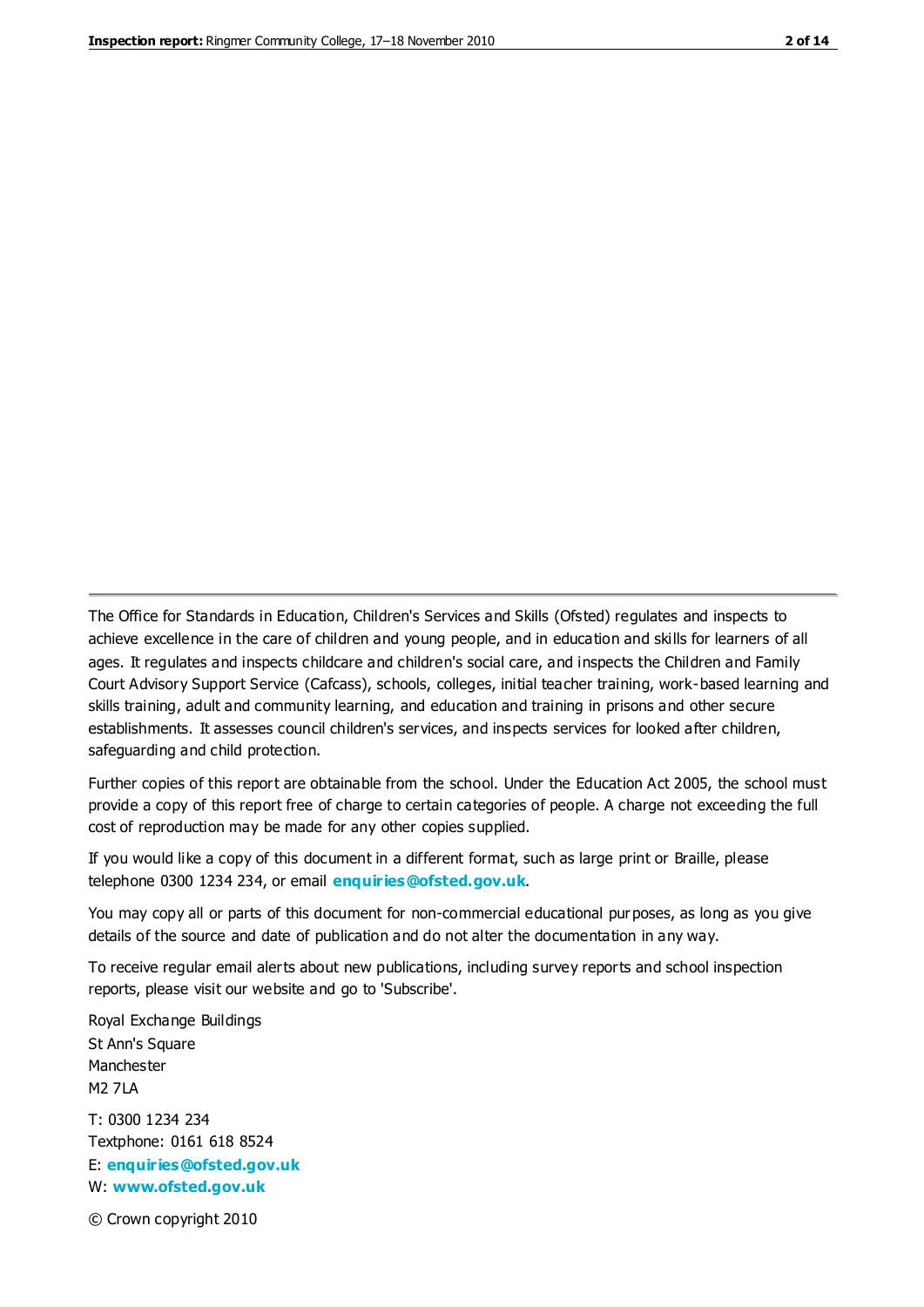# **Introduction**

This inspection was carried out by one of Her Majesty's Inspectors and three additional inspectors. Inspectors observed 33 lessons and 32 teachers were seen. Meetings were held with staff who have particular responsibilities, members of the governing body and groups of students. Inspectors observed the school's work, and looked at school improvement plans, the governing body minutes, curriculum plans, the school's tracking data showing pupils' progress, teachers' lesson plans, pupils' work and the displays around the school. In addition, the Ofsted questionnaire responses of 93 parents and carers, 98 pupils and 27 staff were analysed and their views taken into account.

The inspection team reviewed many aspects of the school's work. It looked in detail at a number of key areas.

- The school's self-evaluation at all levels, with a sharp focus on the achievement of different groups of students.
- How effectively teachers use assessment information to accelerate students' progress, particularly in Key Stage 3
- $\blacksquare$  The use of monitoring information to assess the impact of initiatives

# **Information about the school**

Ringmer is an average-sized school, serving a wide catchment area. It became an  $11\cdot 19$ school in September 2008 and it is a specialist school for technology and applied learning. Most students are of White British heritage and very few speak a language other than English as their first language. The proportion of students who are eligible for free school meals is around half the national average. The college has specialist provision for students who have significant communication and learning difficulties. Consequently, although the number of students who have special educational needs and/or disabilities is average, the number of students who have a statement of special educational needs is high. The college has gained the Artsmark Gold, International Schools award and it is recognised for its work on sustainability.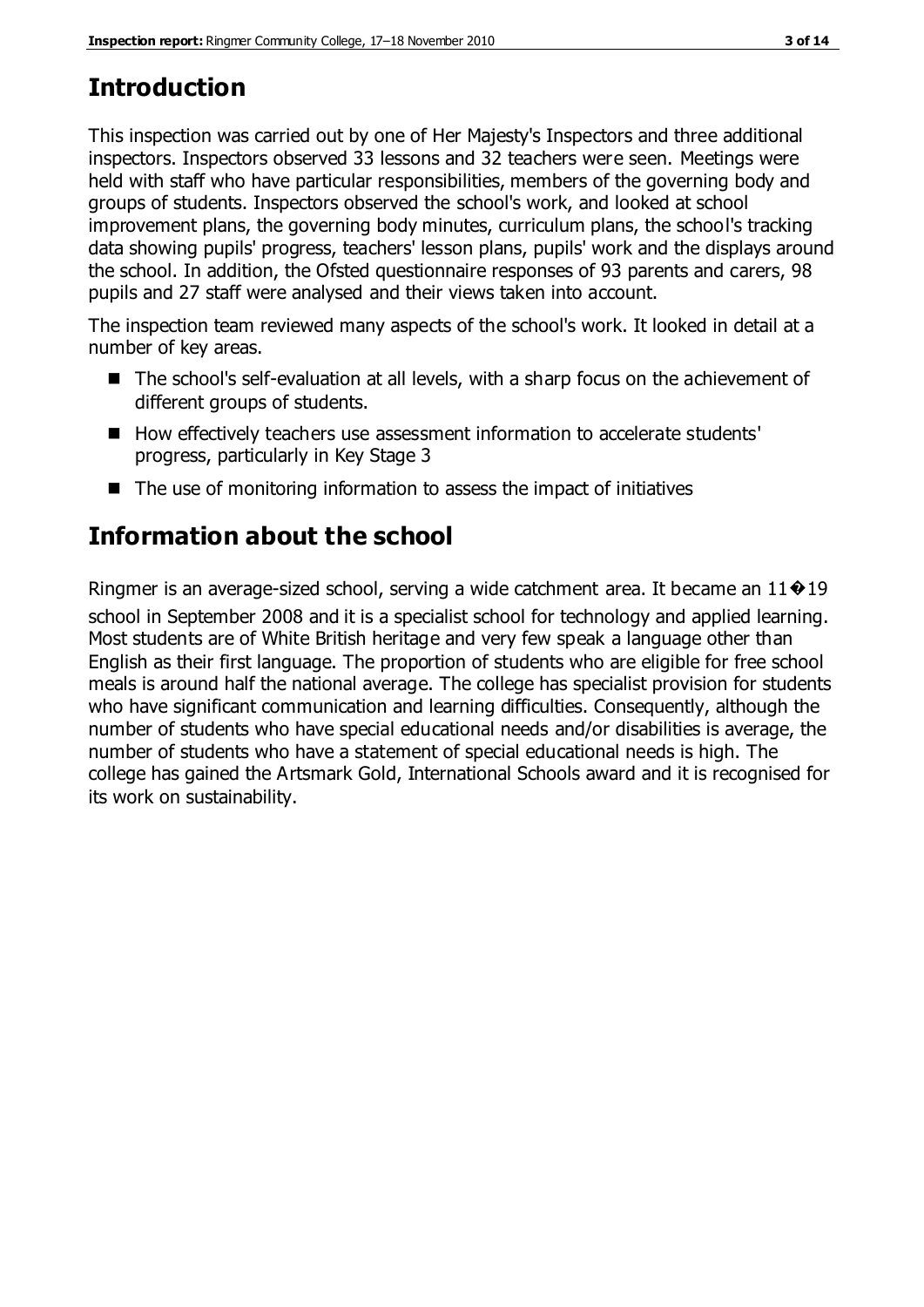## **Inspection judgements**

| Overall effectiveness: how good is the school?  | $\overline{2}$ |  |
|-------------------------------------------------|----------------|--|
| The school's capacity for sustained improvement |                |  |

#### **Main findings**

Good progress has been made since the previous inspection and some aspects of the school's work are now outstanding. The school meets the needs of its students well and leaders and managers demonstrate good capacity for further improvement.

- The school is led well and members of the governing body provide a good balance of challenge and support.
- Those responsible for leading and managing the school have a clear and accurate picture of its strengths and areas for development.
- Standards are rising and effective systems and procedures are in place to track students' progress and provide support for those who are falling behind or who need extra help.
- The quality of teaching is good and it is improving because appropriate challenge and support are provided for teachers.
- Students feel extremely safe and the school's arrangements to care for them and ensure their safety are good.
- Behaviour is good and attendance is average and improving.
- The school knows its community very well and makes an excellent contribution to promoting community cohesion.
- The Key Stage 4 curriculum provides a broad range of good experiences that make a strong contribution to students' learning. However, the Key Stage 3 curriculum is less well developed and it does not offer the same richness of opportunity.
- The school's specialisms are having a positive impact on the curriculum and developments in the sixth form.
- Teachers' planning and work in lessons does not always take full account of the precise needs of different groups of students. Teachers' marking of students' work does not consistently provide helpful guidance on how the work can be improved or developed.
- Outcomes for students in the sixth form are improving and most make satisfactory progress in relation to their starting points. However, despite rapid development, the sixth form is not yet as effective and efficient as it can be.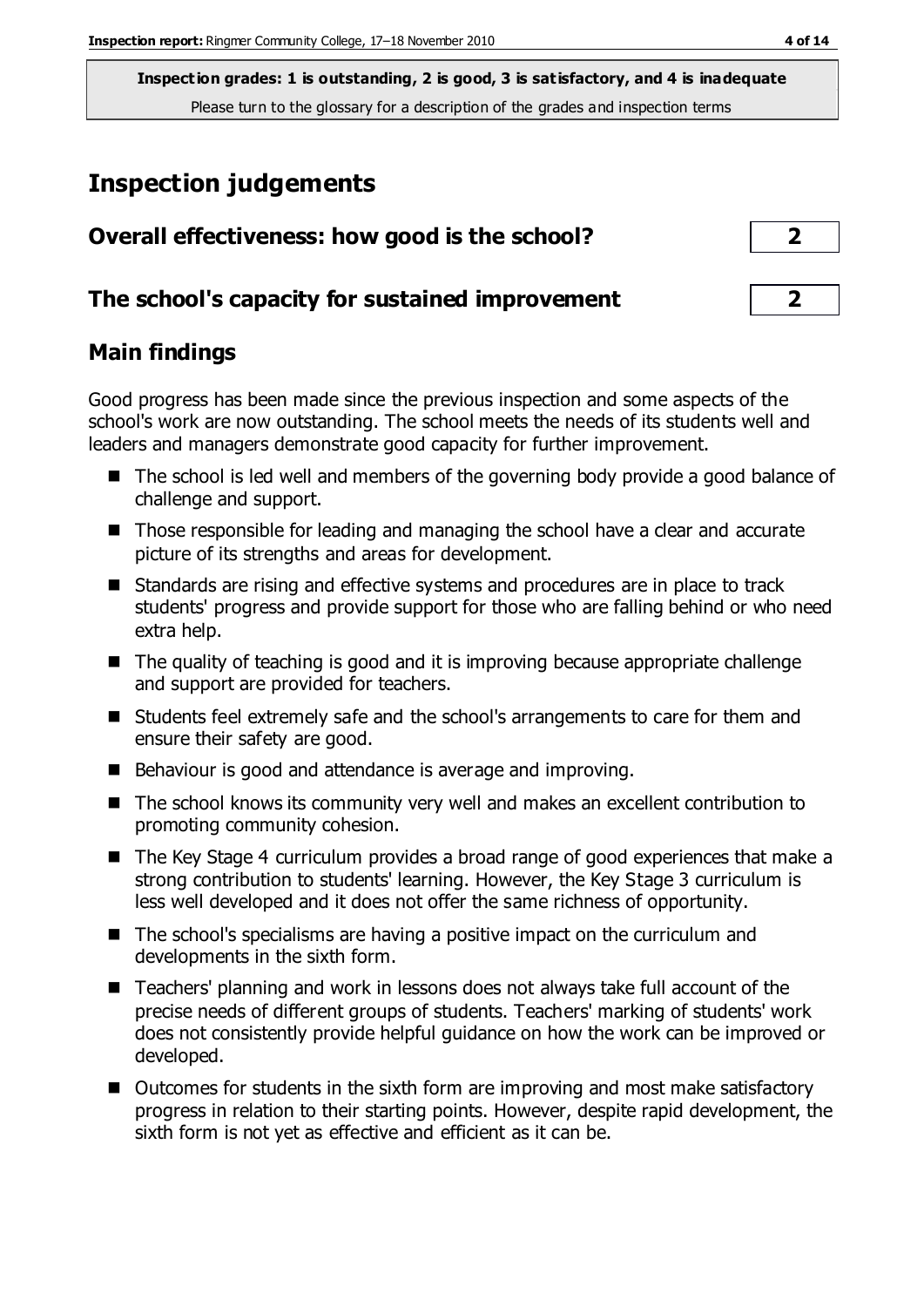#### **What does the school need to do to improve further?**

- Refine the use of assessment to ensure that tasks and activities are matched consistently to the needs and interests of the different groups of students, and improve the quality of marking.
- Improve the Key Stage 3 curriculum so that it provides appropriate challenge and exciting opportunities for independent learning that motivate students to do well.
- Build on improvements to the sixth form so that it is effective and efficient in meeting the needs and aspirations of all students.

#### **Outcomes for individuals and groups of pupils 2**

Most students enjoy learning and make good progress in relation to their starting points. Standards are rising and the proportion of pupils who achieve five GCSE A\*-C grades including English and mathematics is close to the national average. The school's tracking data and inspectors' observations of students' work in lessons show that a rapidly increasing proportion of students are on track to achieve or exceed challenging targets. Students who have additional needs are well supported and they also make good progress.

Behaviour in classrooms and around the school is generally good. There has been a significant decline in the number of incidents involving inappropriate behaviour and a similar reduction in the number of fixed-term exclusions. Students' attendance and punctuality have improved and the school has worked hard to successfully support and challenge students who have previously not attended as well as they might.

Students say that they feel very safe and that their views and opinions are valued. They have exceptional opportunities to contribute to their own and the wider community, and students take pride in their responsibilities, for example as eco representatives, serving on the school council and as peer mentors. Students understand the importance of adopting healthy lifestyles and keeping safe. They are enabled to develop the skills and personal qualities that will be useful in the next steps in their education or employment.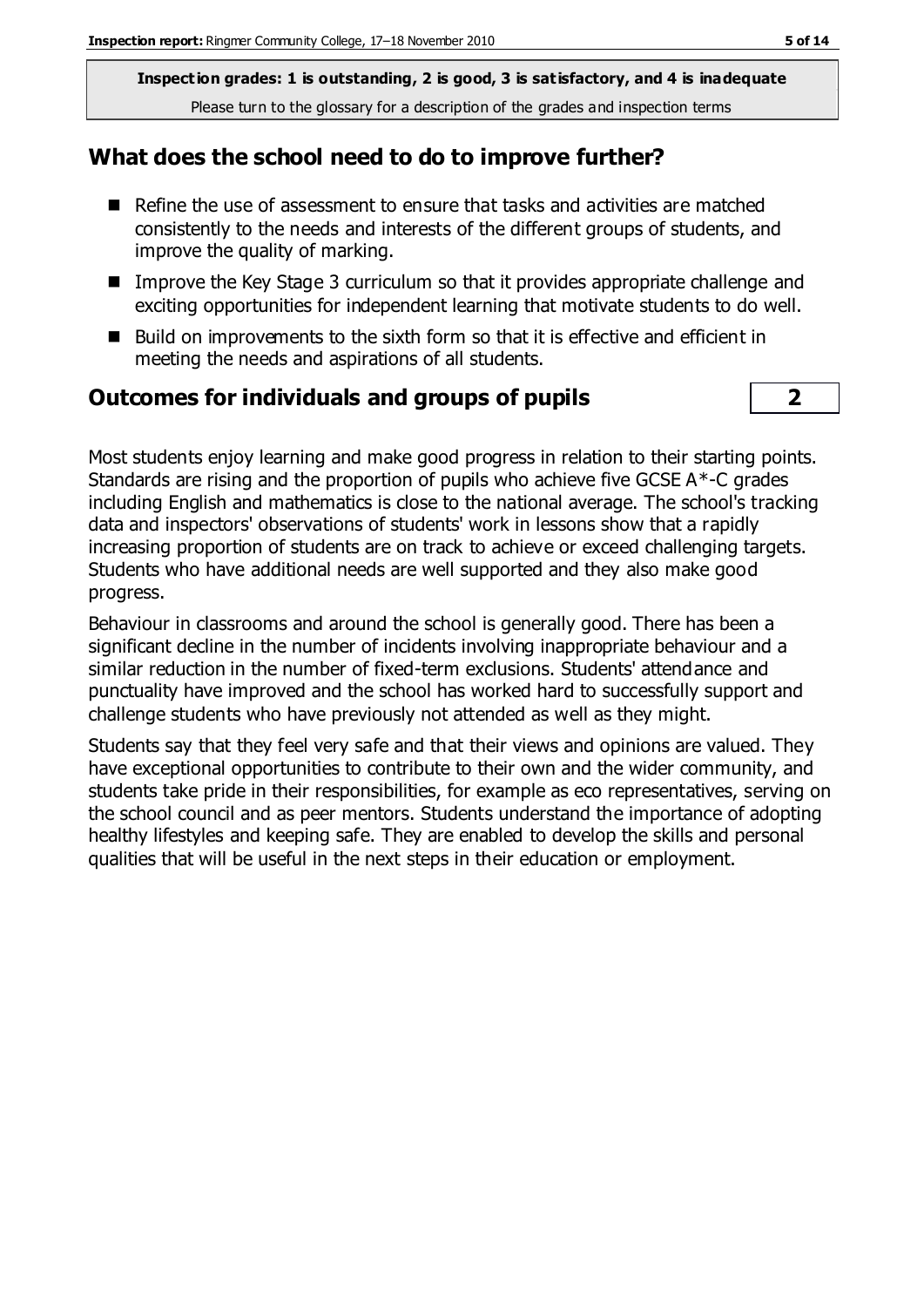**Inspection grades: 1 is outstanding, 2 is good, 3 is satisfactory, and 4 is inadequate**

Please turn to the glossary for a description of the grades and inspection terms

These are the grades for pupils' outcomes

| Pupils' achievement and the extent to which they enjoy their learning                                                     |                |
|---------------------------------------------------------------------------------------------------------------------------|----------------|
| Taking into account:<br>Pupils' attainment <sup>1</sup>                                                                   | 3              |
| The quality of pupils' learning and their progress                                                                        | $\mathcal{P}$  |
| The quality of learning for pupils with special educational needs and/or disabilities<br>and their progress               | $\overline{2}$ |
| The extent to which pupils feel safe                                                                                      | 1              |
| Pupils' behaviour                                                                                                         | 2              |
| The extent to which pupils adopt healthy lifestyles                                                                       | 2              |
| The extent to which pupils contribute to the school and wider community                                                   | 1              |
| The extent to which pupils develop workplace and other skills that will contribute to<br>their future economic well-being |                |
| Taking into account:<br>Pupils' attendance <sup>1</sup>                                                                   | 3              |
| The extent of pupils' spiritual, moral, social and cultural development                                                   | 2              |

<sup>1</sup> The grades for attainment and attendance are: 1 is high; 2 is above average; 3 is broadly average; and 4 is low

## **How effective is the provision?**

Teaching has improved since the last inspection and it is now good, with examples of outstanding practice. Appropriate assessment systems and procedures have been developed to accurately assess the levels at which students are working and provide them with realistic targets. However, assessment information is not used consistently well across all classes. Most teachers plan lessons to take account of students' different abilities and interests, but occasionally the needs of some groups of students are not met precisely enough to enable them to make the progress of which they are capable.

In the majority of lessons, teachers use a good range of strategies and resources to engage and challenge all learners. Although most teachers use effective questioning to gauge understanding and develop learning, in a few lessons, questions are not targeted sufficiently at the different abilities within the class and are pitched at one level. Students generally receive good oral feedback but marking in students' books provides insufficient guidance on how work can be improved or developed.

The curriculum is being developed so that it meets the needs of all students. Most improvement is evident at Key Stage 4 where detailed pathways ensure all students, regardless of their ability or starting points, can develop their skills, knowledge and understanding and make the progress of which they are capable. The Key Stage 3 curriculum is less well developed and the school recognises that this needs to be a priority for development. The positive impact of the school's specialisms can be seen in the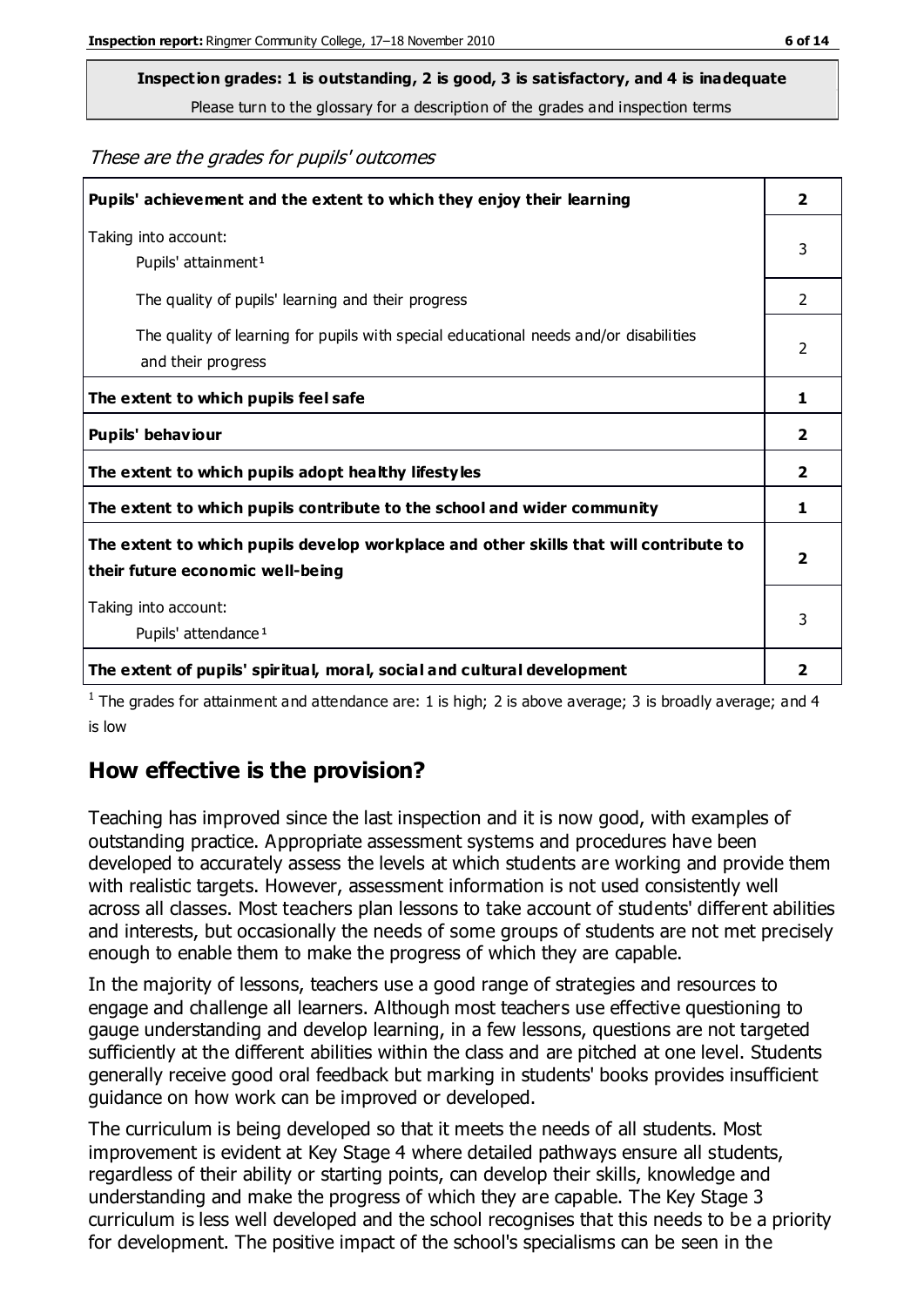personalised curriculum pathways, improved student self-esteem and the development and inclusive ethos of the sixth form.

Students are very well cared for. The well-organised vertical tutor groups provide well for students' personal and social development. There are good systems to identify and support vulnerable students and those needing additional support. The school can demonstrate many notable successes in improving behaviour, attendance and achievement for particular individuals and groups.

These are the grades for the quality of provision

| The quality of teaching                                                                                    |  |
|------------------------------------------------------------------------------------------------------------|--|
| Taking into account:<br>The use of assessment to support learning                                          |  |
| The extent to which the curriculum meets pupils' needs, including, where relevant,<br>through partnerships |  |
| The effectiveness of care, guidance and support                                                            |  |

## **How effective are leadership and management?**

The school is led well. The senior leaders have an ambitious vision for the school and they have been successful in creating a cohesive community where all students are valued. Clear priorities for improvement are based on a rigorous analysis of accurate p erformance data. Self-evaluation is accurate and, consequently, senior leaders have a clear picture of strengths and areas for development, and can demonstrate the use of monitoring information to assess the impact of initiatives.

The governing body is well informed and provides the school with a good balance of challenge and support. Governors are increasingly involved in the strategic development of the school and fulfil their statutory responsibilities well to make sure that staff and students are safeguarded effectively and kept healthy. Relationships with parents and carers are productive and the school makes regular contact with parents and carers. A range of good partnerships has been developed at local, national and international level and these make a positive contribution to students' learning. As part of these partnership arrangements, the school provides support for other schools in ecological and environmental education.

The promotion of equality and the elimination of discrimination is at the heart of the school's work and the school has had a significant impact on community cohesion both within the school and beyond. The impact of this work is seen in students' strong moral, social and cultural development and the extent to which students are proud of their school.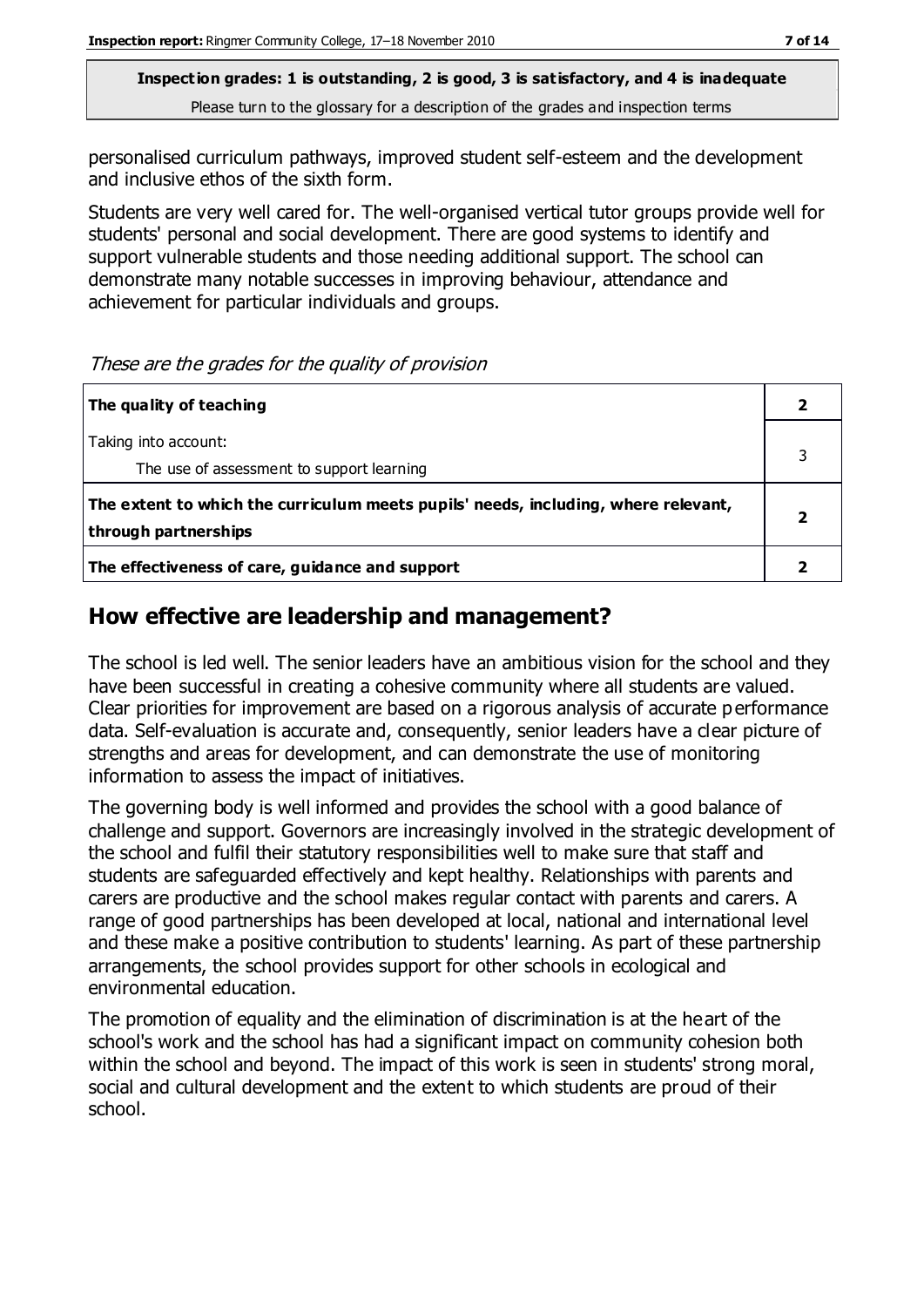**Inspection grades: 1 is outstanding, 2 is good, 3 is satisfactory, and 4 is inadequate**

Please turn to the glossary for a description of the grades and inspection terms

These are the grades for leadership and management

| The effectiveness of leadership and management in embedding ambition and driving<br>improvement                                                                  |                         |
|------------------------------------------------------------------------------------------------------------------------------------------------------------------|-------------------------|
| Taking into account:<br>The leadership and management of teaching and learning                                                                                   | 2                       |
| The effectiveness of the governing body in challenging and supporting the<br>school so that weaknesses are tackled decisively and statutory responsibilities met | $\overline{2}$          |
| The effectiveness of the school's engagement with parents and carers                                                                                             | $\overline{2}$          |
| The effectiveness of partnerships in promoting learning and well-being                                                                                           | $\overline{2}$          |
| The effectiveness with which the school promotes equality of opportunity and tackles<br>discrimination                                                           | $\overline{\mathbf{2}}$ |
| The effectiveness of safeguarding procedures                                                                                                                     | $\overline{2}$          |
| The effectiveness with which the school promotes community cohesion                                                                                              | 1                       |
| The effectiveness with which the school deploys resources to achieve value for money                                                                             | 2                       |

### **Sixth form**

The sixth form is very inclusive and the vast majority of students make satisfactory or better progress in relation to their starting points. Unvalidated data show that outcomes for sixth form students in 2010 are significantly higher than those achieved in the sixth form's first year. The school's tracking data and observation of sixth form lessons show that most current students are on track to achieve their challenging targets.

The sixth form curriculum is evolving and, as the number of students grows, a greater range of courses is being offered. A number of classes are very small and, although this provides a wider choice for students, it does limit the type of activities that can be undertaken in lessons. The school is planning to develop closer partnerships with other local schools to improve provision in the sixth form and ensure that the sixth form provides good value.

When the sixth form opened, an experienced member of the senior leadership team led it. Now that it is becoming established, a head of sixth form has recently been appointed and leadership and management of the sixth form is being transferred. Sixth form students speak very positively about their experiences in the sixth form and say how much they enjoy the respect that they are given and the good relationships evident between staff and students.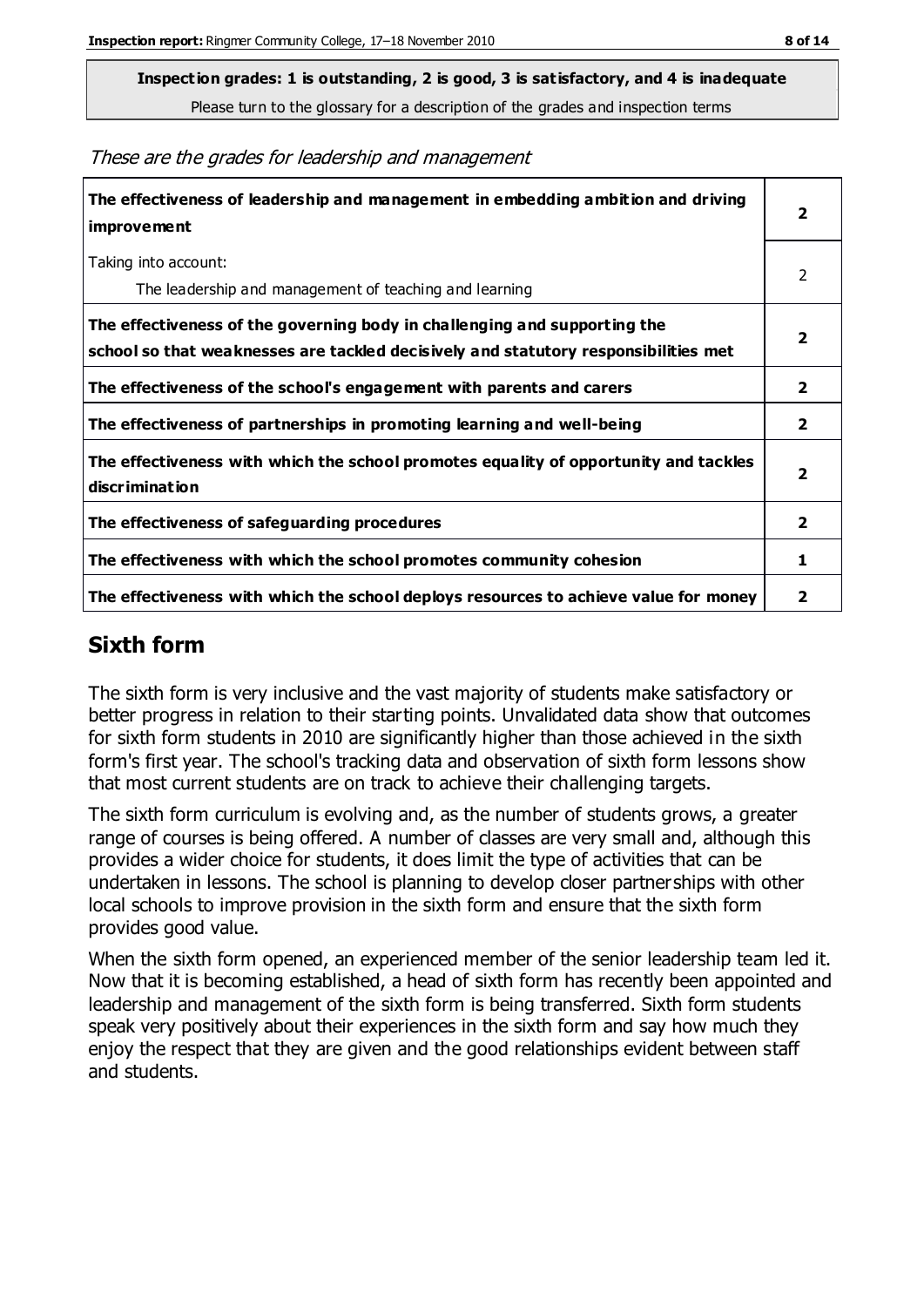These are the grades for the sixth form

| Overall effectiveness of the sixth form                         |  |  |
|-----------------------------------------------------------------|--|--|
| Taking into account:<br>Outcomes for students in the sixth form |  |  |
| The quality of provision in the sixth form                      |  |  |
| Leadership and management of the sixth form                     |  |  |

#### **Views of parents and carers**

The vast majority of parents and carers who responded to the Ofsted questionnaire indicate that they are very happy with their child's experience at the school and feel that their children enjoy school and are safe. A significant minority of parents and carers do not feel well informed about their child's progress and would like more advice about how they can support their child's learning. The school accepts and inspectors agree that more can be done to meet this particular need and it is exploring the most effective way to provide parents and carers with the precise information and support that they need.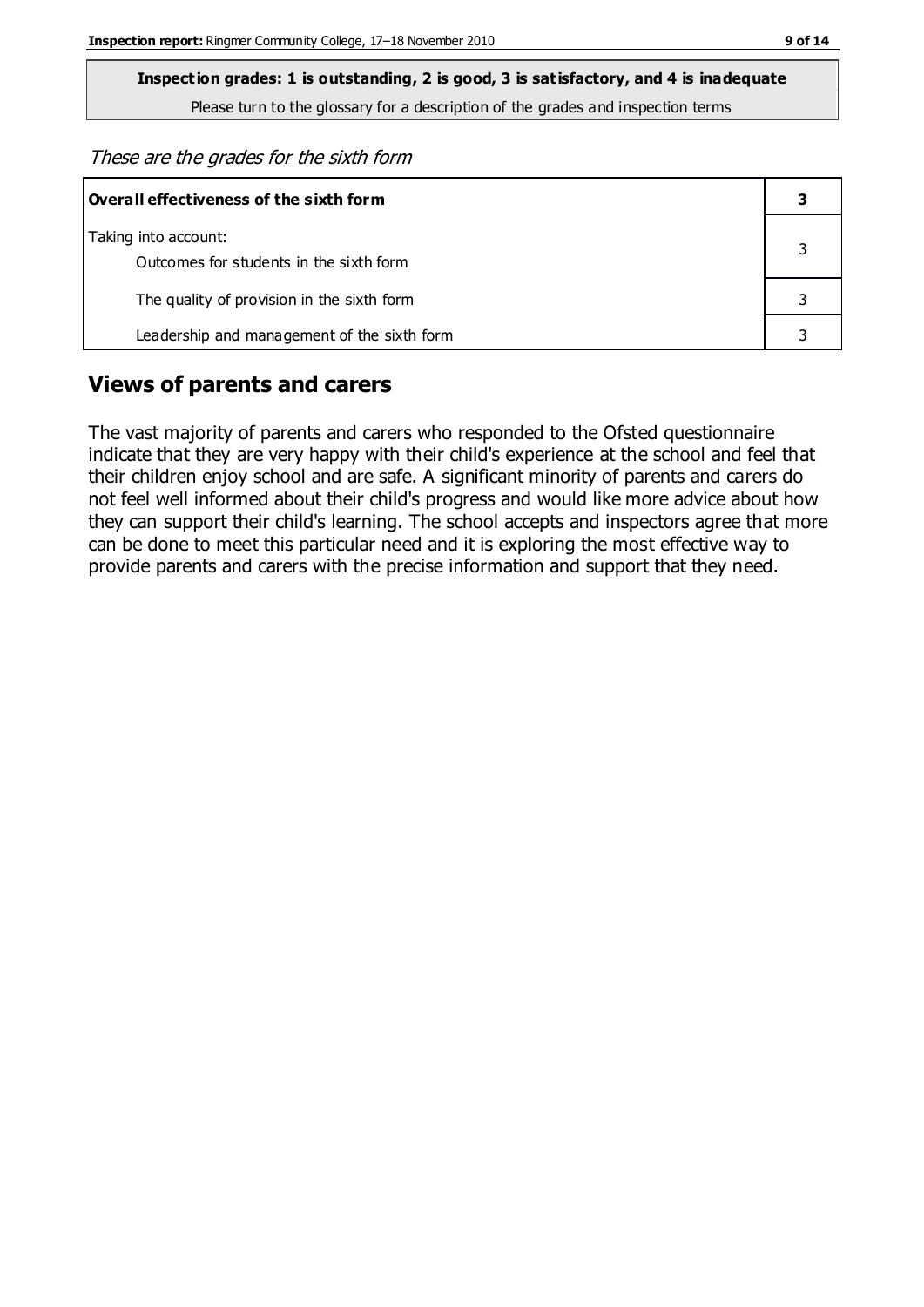#### **Responses from parents and carers to Ofsted's questionnaire**

Ofsted invited all the registered parents and carers of pupils registered at Ringmer Community College to complete a questionnaire about their views of the school.

In the questionnaire, parents and carers were asked to record how strongly they agreed with 13 statements about the school.

The inspection team received 93 completed questionnaires by the end of the on-site inspection. In total, there are 757 students registered at the school.

| <b>Statements</b>                                                                                                                                                                                                                                       | <b>Strongly</b><br>agree |               | <b>Agree</b> |               | <b>Disagree</b> |               | <b>Strongly</b><br>disagree |                |
|---------------------------------------------------------------------------------------------------------------------------------------------------------------------------------------------------------------------------------------------------------|--------------------------|---------------|--------------|---------------|-----------------|---------------|-----------------------------|----------------|
|                                                                                                                                                                                                                                                         | <b>Total</b>             | $\frac{1}{2}$ | <b>Total</b> | $\frac{1}{2}$ | <b>Total</b>    | $\frac{1}{2}$ | <b>Total</b>                | $\frac{1}{2}$  |
| My child enjoys school                                                                                                                                                                                                                                  | 41                       | 44            | 49           | 53            | 3               | 3             | $\mathbf 0$                 | $\mathbf 0$    |
| The school keeps my child<br>safe                                                                                                                                                                                                                       | 37                       | 40            | 53           | 57            | $\mathbf{1}$    | $\mathbf{1}$  | $\mathbf 0$                 | $\mathbf 0$    |
| My school informs me about<br>my child's progress                                                                                                                                                                                                       | 30                       | 32            | 47           | 51            | 16              | 17            | $\mathbf 0$                 | $\mathbf 0$    |
| My child is making enough<br>progress at this school                                                                                                                                                                                                    | 30                       | 32            | 47           | 51            | 12              | 13            | $\mathbf 0$                 | $\mathbf 0$    |
| The teaching is good at this<br>school                                                                                                                                                                                                                  | 32                       | 34            | 48           | 52            | 6               | 6             | $\mathbf 0$                 | $\mathbf 0$    |
| The school helps me to<br>support my child's learning                                                                                                                                                                                                   | 25                       | 27            | 46           | 49            | 17              | 18            | $\overline{2}$              | $\overline{2}$ |
| The school helps my child to<br>have a healthy lifestyle                                                                                                                                                                                                | 20                       | 22            | 55           | 59            | 12              | 13            | $\mathbf 0$                 | $\mathbf 0$    |
| The school makes sure that<br>my child is well prepared for<br>the future (for example<br>changing year group,<br>changing school, and for<br>children who are finishing<br>school, entering further or<br>higher education, or entering<br>employment) | 34                       | 37            | 41           | 44            | $\mathbf{1}$    | $\mathbf{1}$  | $\mathbf{1}$                | 1              |
| The school meets my child's<br>particular needs                                                                                                                                                                                                         | 36                       | 39            | 45           | 48            | 5               | 5             | $\mathbf 0$                 | $\mathbf 0$    |
| The school deals effectively<br>with unacceptable behaviour                                                                                                                                                                                             | 29                       | 31            | 49           | 53            | 5               | 5             | 4                           | $\overline{4}$ |
| The school takes account of<br>my suggestions and concerns                                                                                                                                                                                              | 25                       | 27            | 48           | 52            | 9               | 10            | $\Omega$                    | 0              |
| The school is led and<br>managed effectively                                                                                                                                                                                                            | 40                       | 43            | 39           | 42            | 9               | 10            | $\mathbf{1}$                | $\mathbf{1}$   |
| Overall, I am happy with my<br>child's experience at this<br>school                                                                                                                                                                                     | 42                       | 45            | 44           | 47            | 6               | 6             | $\mathbf 0$                 | $\mathbf 0$    |

The table above summarises the responses that parents and carers made to each statement. The percentages indicate the proportion of parents and carers giving that response out of the total number of completed questionnaires. Where one or more parents and carers chose not to answer a particular question, the percentages will not add up to 100%.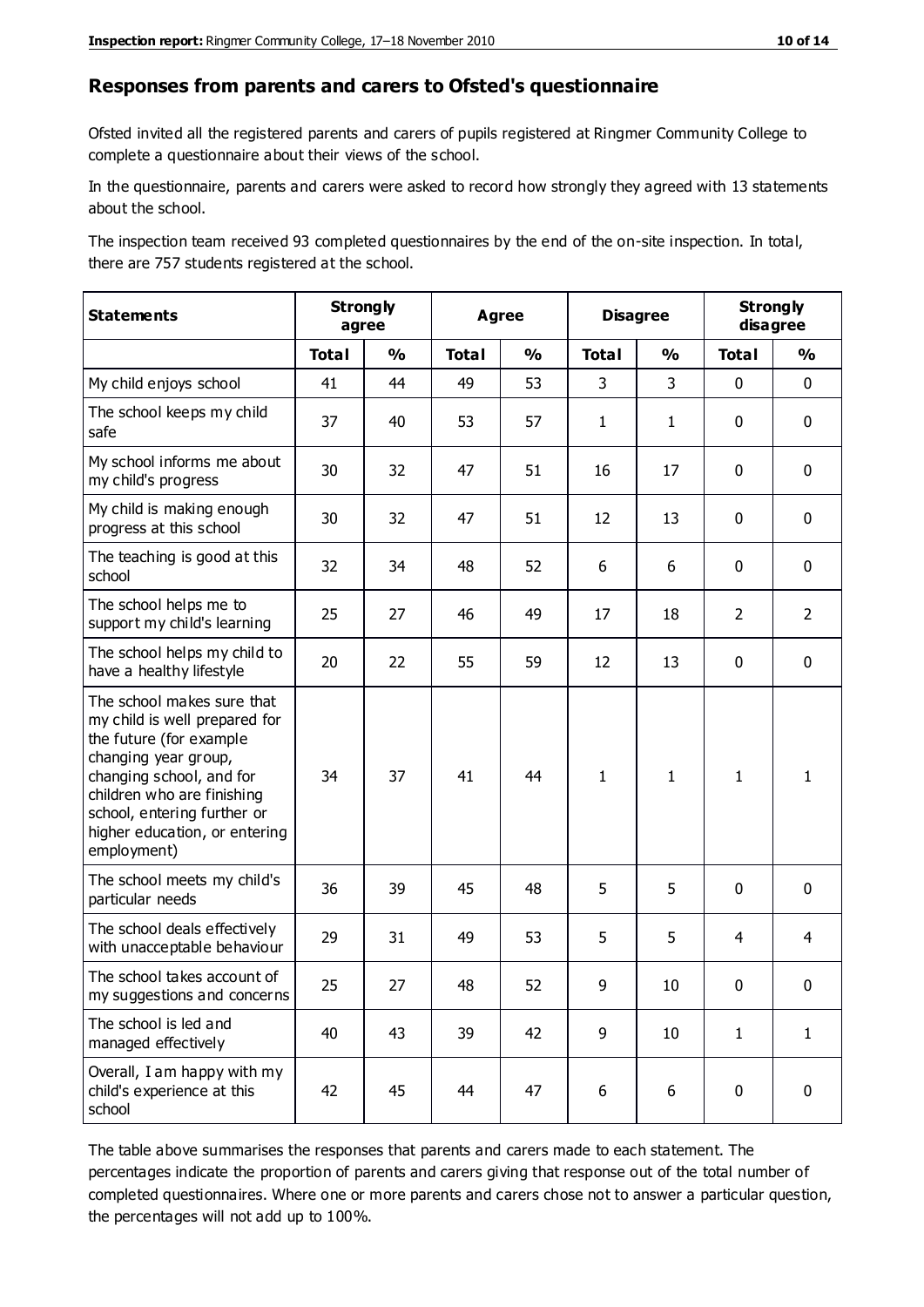## **Glossary**

| Grade   | <b>Judgement</b> | <b>Description</b>                                                                                                                                                                                                            |  |
|---------|------------------|-------------------------------------------------------------------------------------------------------------------------------------------------------------------------------------------------------------------------------|--|
| Grade 1 | Outstanding      | These features are highly effective. An outstanding school<br>provides exceptionally well for all its pupils' needs.                                                                                                          |  |
| Grade 2 | Good             | These are very positive features of a school. A school that<br>is good is serving its pupils well.                                                                                                                            |  |
| Grade 3 | Satisfactory     | These features are of reasonable quality. A satisfactory<br>school is providing adequately for its pupils.                                                                                                                    |  |
| Grade 4 | Inadequate       | These features are not of an acceptable standard. An<br>inadequate school needs to make significant improvement<br>in order to meet the needs of its pupils. Ofsted inspectors<br>will make further visits until it improves. |  |

#### **What inspection judgements mean**

#### **Overall effectiveness of schools**

|                       | Overall effectiveness judgement (percentage of schools) |      |                     |                   |  |
|-----------------------|---------------------------------------------------------|------|---------------------|-------------------|--|
| <b>Type of school</b> | <b>Outstanding</b>                                      | Good | <b>Satisfactory</b> | <b>Inadequate</b> |  |
| Nursery schools       | 58                                                      | 36   | 4                   | $\overline{2}$    |  |
| Primary schools       | 8                                                       | 43   | 40                  | 9                 |  |
| Secondary schools     | 10                                                      | 35   | 42                  | 13                |  |
| Sixth forms           | 13                                                      | 39   | 45                  | 3                 |  |
| Special schools       | 33                                                      | 42   | 20                  | 4                 |  |
| Pupil referral units  | 18                                                      | 40   | 29                  | 12                |  |
| All schools           | 11                                                      | 42   | 38                  | 9                 |  |

New school inspection arrangements were introduced on 1 September 2009. This means that inspectors now make some additional judgements that were not made previously.

The data in the table above are for the period 1 September 2009 to 31 March 2010 and are the most recently published data available (see **[www.ofsted.gov.uk](http://www.ofsted.gov.uk/)**). Please note that the sample of schools inspected during the autumn and spring terms 2009/10 was not representative of all schools nationally, as weaker schools are inspected more frequently than good or outstanding schools.

Percentages are rounded and do not always add exactly to 100. Secondary school figures in clude those that have sixth forms, and sixth form figures include only the data specifically for sixth form inspection judgements.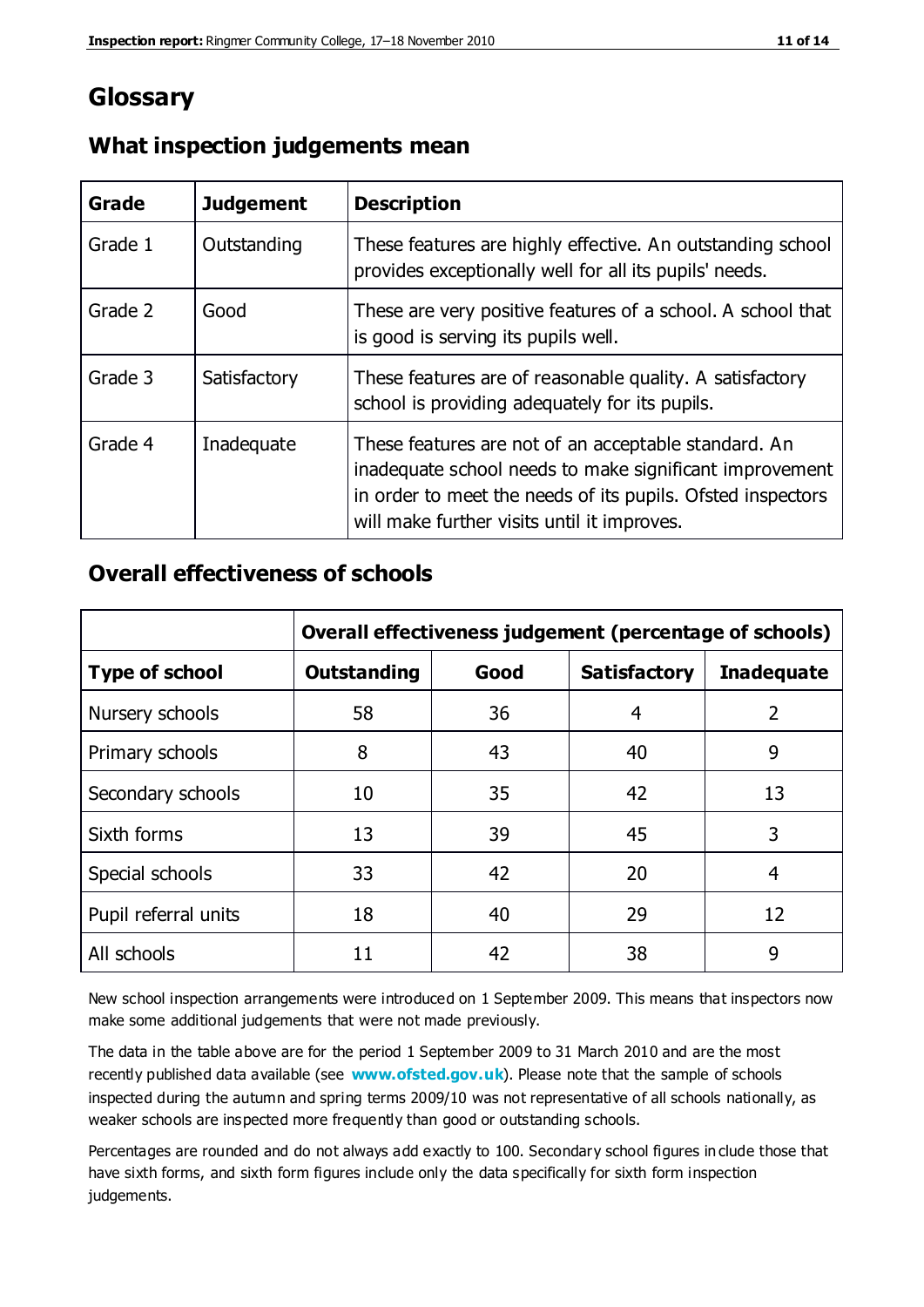## **Common terminology used by inspectors**

| Achievement:               | the progress and success of a pupil in their learning,<br>development or training.                                                                                                                                                          |  |  |
|----------------------------|---------------------------------------------------------------------------------------------------------------------------------------------------------------------------------------------------------------------------------------------|--|--|
| Attainment:                | the standard of the pupils' work shown by test and<br>examination results and in lessons.                                                                                                                                                   |  |  |
| Capacity to improve:       | the proven ability of the school to continue<br>improving. Inspectors base this judgement on what<br>the school has accomplished so far and on the quality<br>of its systems to maintain improvement.                                       |  |  |
| Leadership and management: | the contribution of all the staff with responsibilities,<br>not just the headteacher, to identifying priorities,<br>directing and motivating staff and running the school.                                                                  |  |  |
| Learning:                  | how well pupils acquire knowledge, develop their<br>understanding, learn and practise skills and are<br>developing their competence as learners.                                                                                            |  |  |
| Overall effectiveness:     | inspectors form a judgement on a school's overall<br>effectiveness based on the findings from their<br>inspection of the school. The following judgements,<br>in particular, influence what the overall effectiveness<br>judgement will be. |  |  |
|                            | The school's capacity for sustained<br>improvement.                                                                                                                                                                                         |  |  |
|                            | Outcomes for individuals and groups of pupils.                                                                                                                                                                                              |  |  |
|                            | The quality of teaching.                                                                                                                                                                                                                    |  |  |
|                            | The extent to which the curriculum meets<br>pupils' needs, including, where relevant,<br>through partnerships.                                                                                                                              |  |  |
|                            | The effectiveness of care, guidance and<br>support.                                                                                                                                                                                         |  |  |
| Progress:                  | the rate at which pupils are learning in lessons and<br>over longer periods of time. It is often measured by<br>comparing the pupils' attainment at the end of a key                                                                        |  |  |

stage with their attainment when they started.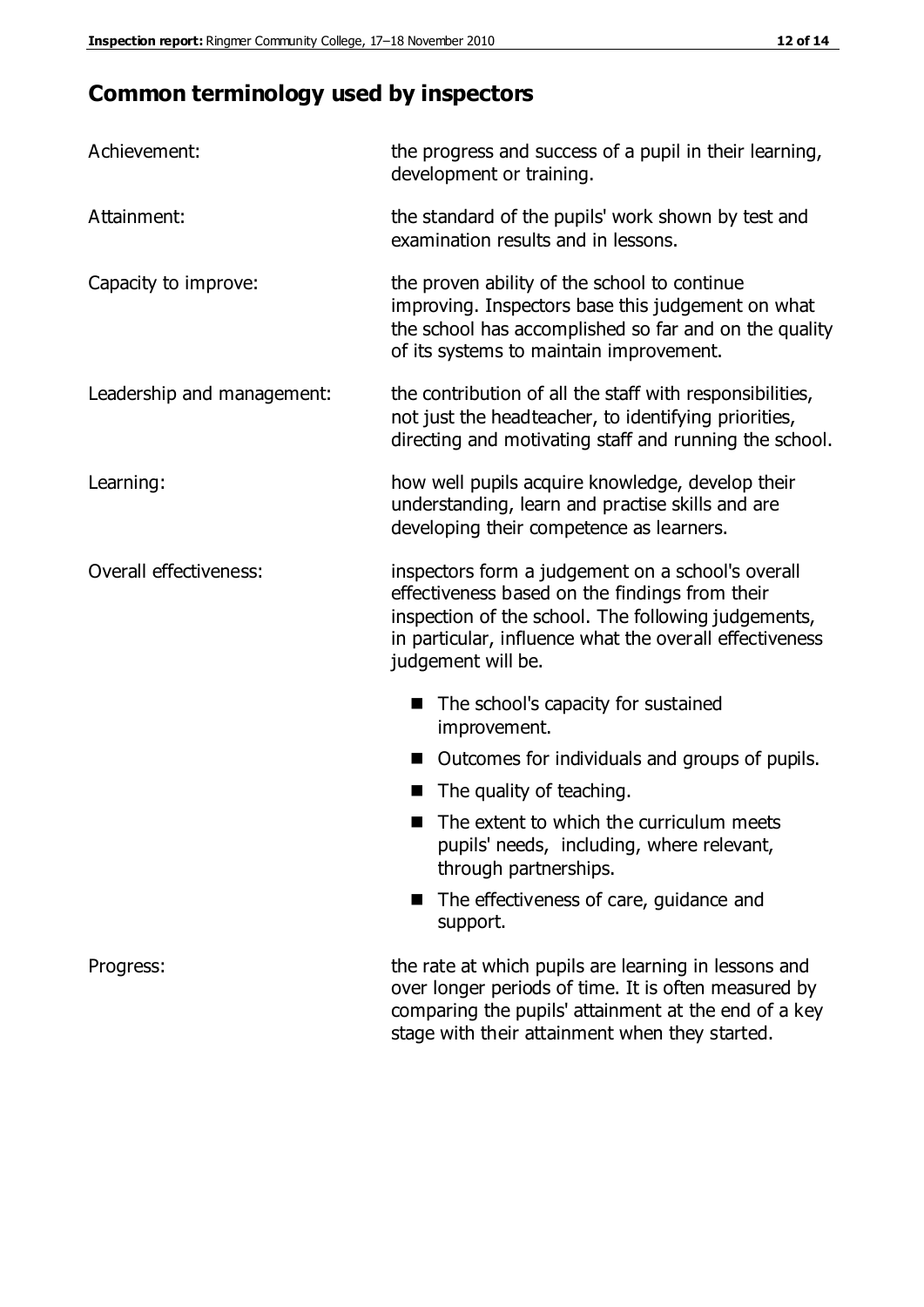#### **This letter is provided for the school, parents and carers to share with their children. It describes Ofsted's main findings from the inspection of their school.**

19 November 2010

#### Dear Students

#### **Inspection of Ringmer Community College, Ringmer BN8 5RB**

Thank you for making us feel so welcome and for helping us with the inspection. I would particularly like to thank those of you who took time to meet with us to talk about your school or explained about the work you were doing in lessons.

Most of you told us that you enjoy learning and feel really safe and well cared for. We were pleased to see that many of you are now making good progress in lessons. We saw that you get on well together and that you are very involved in the school community and are prepared to take responsibility. The adults who are responsible for your school understand what needs to be done and have some good ideas about how to make the school an even better place for learning.

These are the key things that we would like the school to do:

- $\blacksquare$  Make sure that the work and activities that teachers give you are always set at just the right level so you can all make good progress in all lessons and give you good advice on how you can improve your work.
- Improve how learning is organised at Key Stage 3 so that learning is more interesting and motivates you to do well.
- Develop the sixth form so that all sixth form students can follow appropriate courses and make good progress.

I am sure that all of you will want to play your part by working hard and helping to make the school even better.

Yours sincerely

Robert Ellis Her Majesty's Inspector